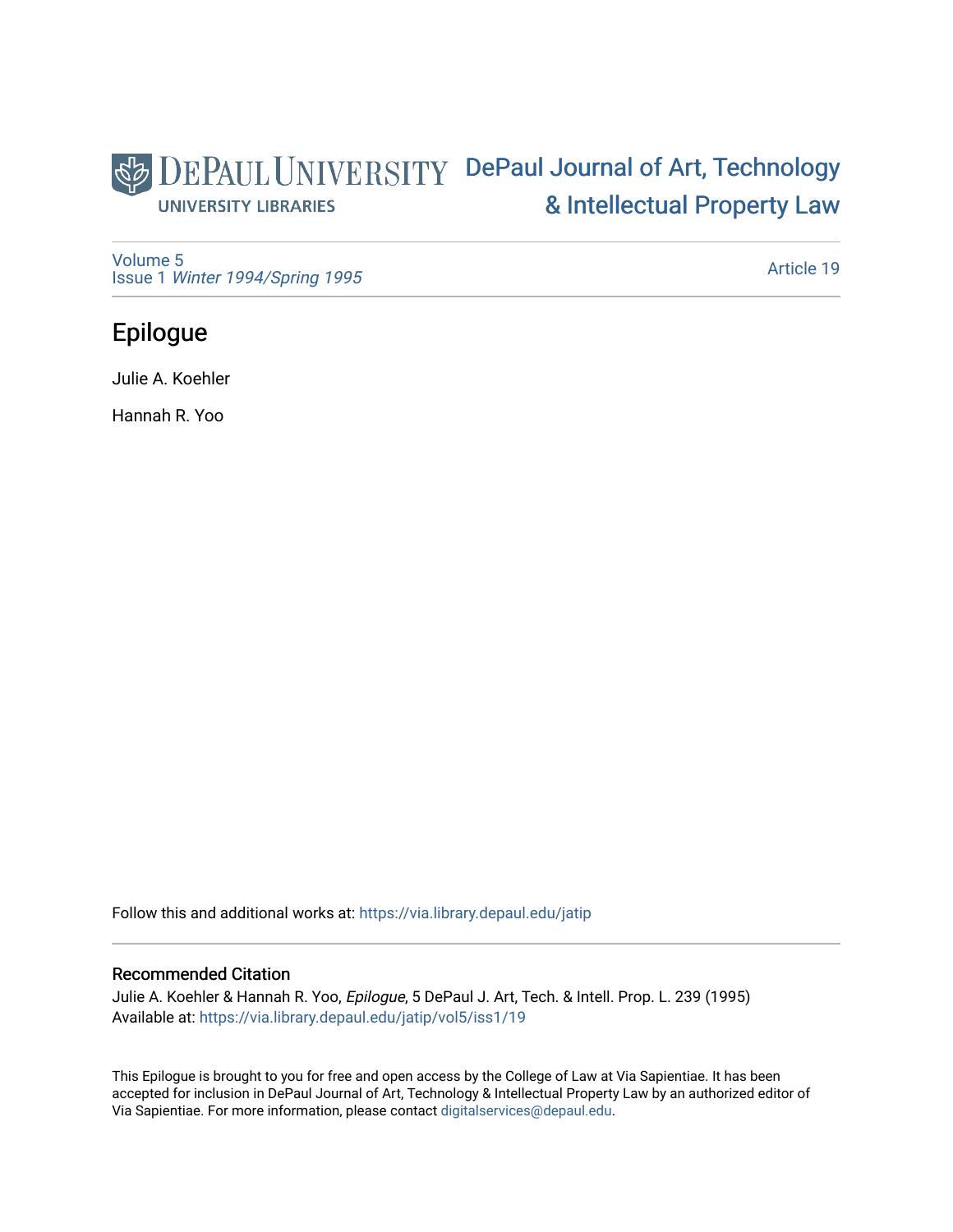# **EPILOGUE**

#### **RELIGIOUS SPEECH**

The age-old conflict between church and state has once again landed in front of the Supreme Court. But this time a new partner has entered into the foray, the First Amendment. The Supreme Court has agreed to hear a case involving a state university's denial to subsidize a student-run religious publication.

At the University of Virginia more than one hundred student organizations and a dozen publications are subsidized by the university. However, the school has guidelines prohibiting the financing of religious organizations. The case was brought by a Christian student group at the school when the students' request for **\$5,900** to publish a magazine discussing "biblical Christianity" was turned down.

In its ruling, the Fourth Circuit acknowledged that the school violated the First Amendment's guarantee of free speech by discriminating between publications on the basis of content. However, the lower court followed Supreme Court precedent in finding that the school was justified in this case by a "compelling interest in maintaining strict separation of church and state."

Several Justices have urged reconsideration of the "entanglement of church and state" precedent. This case will encompass not only the freedom of religious speech, but the Constitutional limits on taxpayer support for religious organizations. Linda Greenhouse, *Justices Agree to Consider if University Should Finance a Student Religious Magazine,* N.Y. **TIMES,** Nov. 1, 1994 at A13.

*Julie A. Koehler*

### CNN **FOUND** GUILTY **OF CRIMNAL CONTEMPT**

CNN has been found guilty of willfully violating a gag order restricting the networks use of taped phone conversations of jailed Panamanian leader Manuel Noriega and his lawyer in 1990. A federal judge gave the Cable News Network a choice: pay a hefty fine or make a public apology and be fined far less. CNN began broadcasting the apology immediately, and was ordered to pay the Federal Government \$85,000 in legal fees.

The calls, which were taped as a matter of routine by the U.S. Bureau of Prisons, were leaked to CNN and aired in segments eleven times over two days. The judge had learned of CNN's possession of the tapes and warned that any use would violate a prior gag order on the trial. However, CNN President Tim Johnson testified that he gave permission to air the tapes citing a journalistic responsibility to expose the government's misconduct for taping Noriega's privileged calls to his attorney. Prosecutors dismissed CNN's defense as absurd and denied having any access to the calls during Noriega's trial.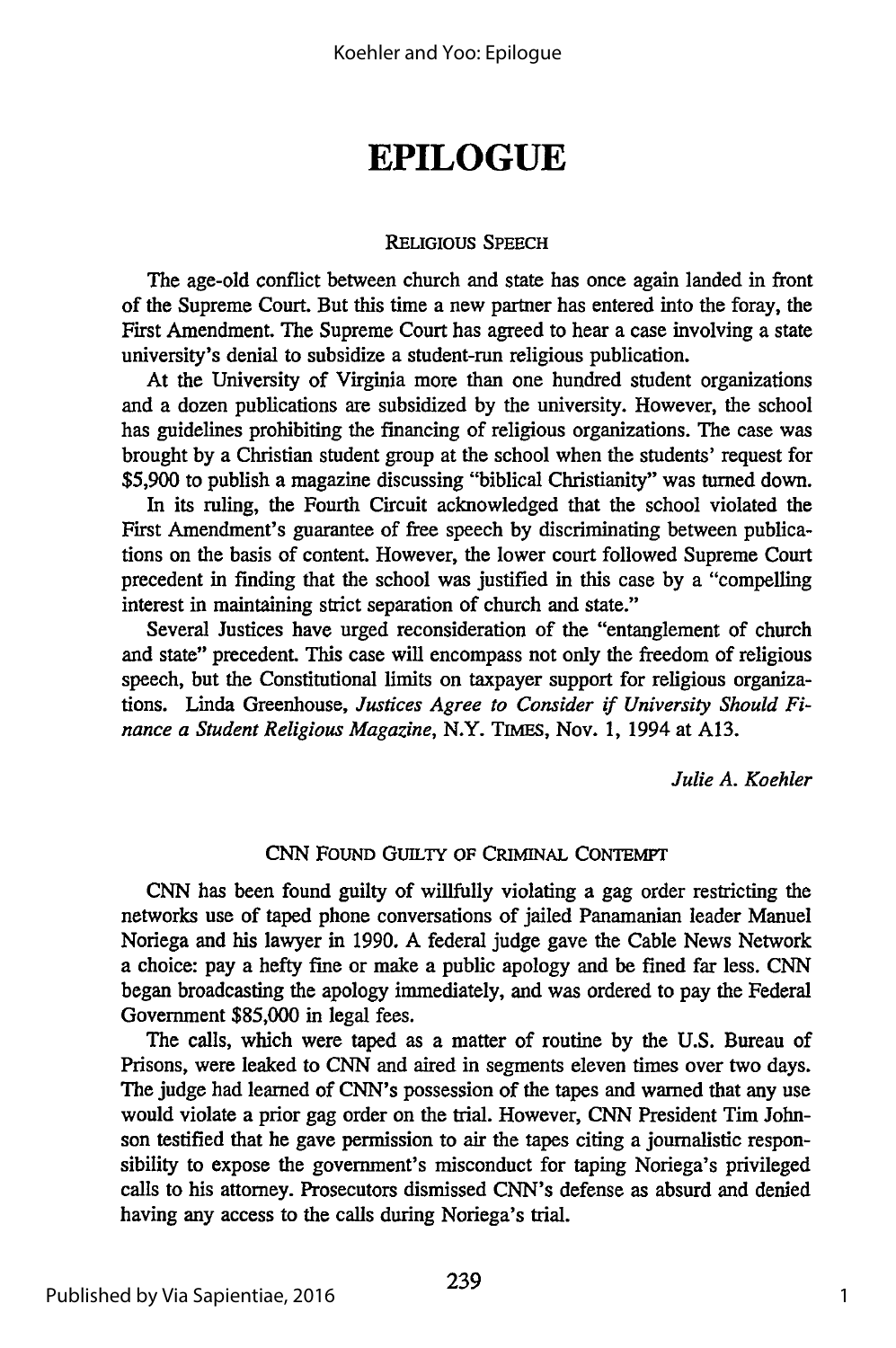### *DEPAUL J. ART & ENT. LAW 240* [Vol. **V:239**

In weighing the right to a free press against the right to a fair trial, **U.S.** District Judge William Hoeveler stated, "I am ever mindful of the importance of an essentially unfettered press and the mandates of the First Amendment, but I must also be mindful of the vital importance of compliance with orders of the court." However, a month after CNN aired the tapes, the judge lifted the gag order after deciding that the content of the tapes did not infringe on Noriega's right to a fair trial. *CNN Faces Fine for Violating Judge's Gag Rule,* CHI. TRIB., Nov. 2, 1994 at A4; John Pacenti, *Cable Network Convicted for Violating U.S. Gag Order,* CHI. DAILY L. BULL., Nov. 1, 1994 at A3; *CNN Is Sentenced for Tapes and Makes Public Apology,* N.Y. TIMES, Dec. 20, 1994 at B7.

*Julie A. Koehler*

#### **JOURNALISTIC** STALKING

Chicago television commentator Walter Jacobson has been accused of "journalistic stalking" **by** the presidents of the Chicago and Illinois State bar associations for airing the home telephone number of illinois Supreme Court Justice James **D.** Heiple on an evening news broadcast. Heiple was singled out for criticism after the writing the majority opinion in the controversial Baby Richard case. Heiple, writing without dissent, found that the little boy, adopted **by** a couple as an infant, had to be returned to his biological father after four years of court proceedings.

In his commentary on the Fox Network, Jacobson told the viewers that Heiple was not only evil, "but also dangerous," and was "destroying the lives of our children." Jacobson then urged viewers to call Heiple at home, and displayed the judge's home phone number on screen and read it aloud.

**CBA** President Richard **C.** Prendergast and ISBA President David **A.** Decker described Jacobson's actions as "overstepping the line between reasonable commentary and reckless behavior," and "engaging in journalistic stalking." National**ly** syndicated columnist Mike Royko of the Chicago Tribune called Jacobson's actions "malicious." "Emotionally urging people to phone was obvious harassment, an attempt **by** the anchorman to punish Judge Heiple... [and] could easily be taken as an invitation for some wacko to do something about it." Carol McHugh Sanders, *TV Comment Called "Journalistic Stalking," CHI.* DAILY L. BULL., Feb. 3, 1995 at **Al;** Mike Royko, *Unthinkable Deed Just Part of Show,* CHI. TRIB., Feb. 2, 1995, at **A3.**

*Julie A. Koehler*

#### CHECKBOOK **JOURNALISM**

Two statutes banning potential witnesses and jurors from selling their stories to the press have been challenged in federal court by the California First Amendment Coalition. The bills were prompted by developments in the O.J. Simpson double murder case, where several potential witnesses have admitted to selling their stories to tabloids, casting doubts on their credibility.

https://via.library.depaul.edu/jatip/vol5/iss1/19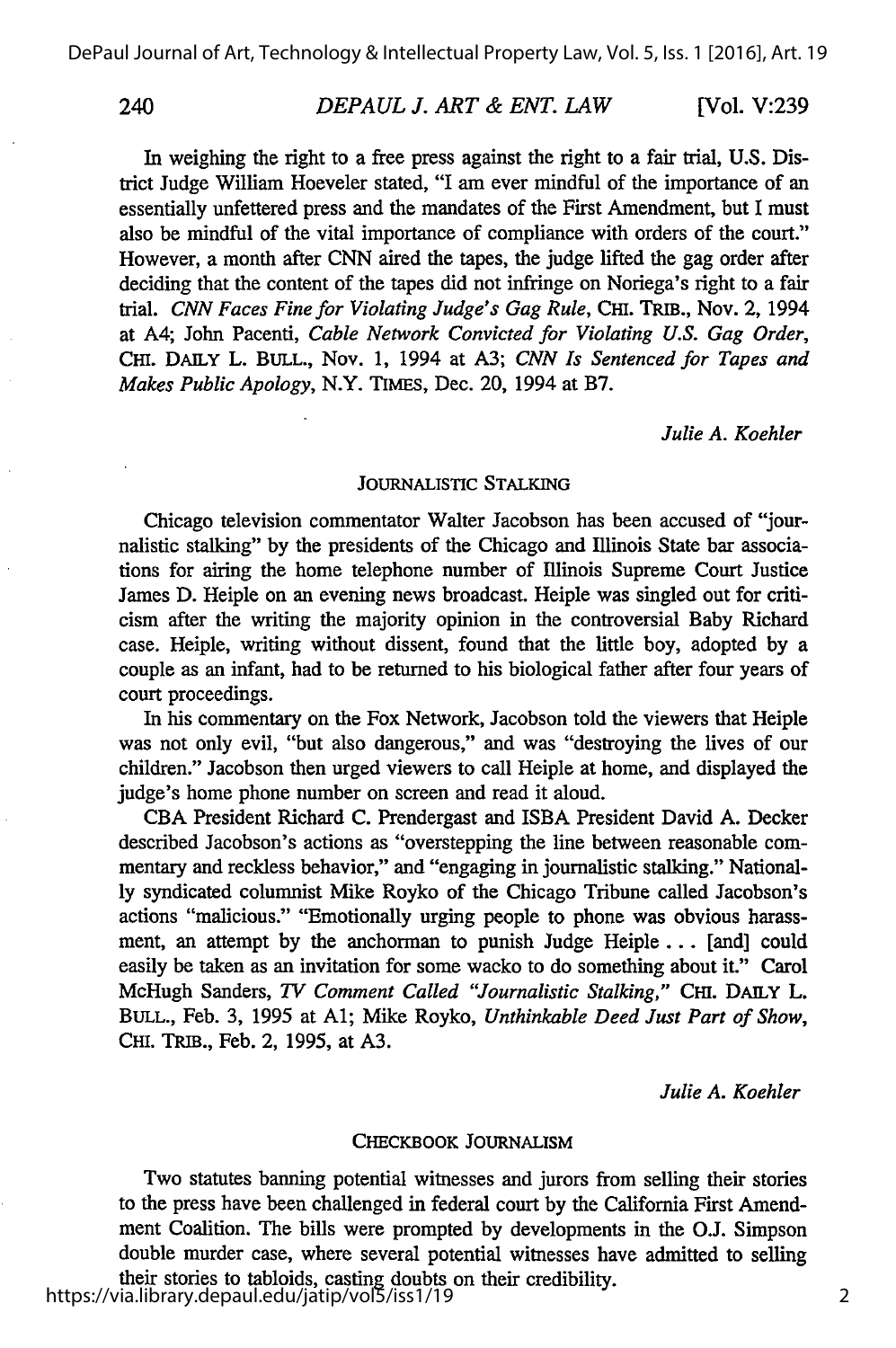**1995]**

#### *EPILOGUE*

Under the law, which went into effect on Jan. 1, 1995, potential witnesses and jurors are barred from selling their stories for a set period of time. News reporters are also subject to civil and criminal misdemeanor penalties for offering or paying compensation of any kind to possible witnesses in a criminal case. Violators face a \$1000 fine and six months in jail.

The Coalition admitted that these payments may cause problems, but insisted that they are still covered by the First Amendment. "The state is eager to outlaw checkbook journalism, which has yet to be shown as anything more than a rare embarrassment to prosecutors." However, Cary Rudman, legal counsel for bill sponsor Willie Brown (D-San Francisco), claims that "[t]he First Amendment is not absolute. This piece of legislation doesn't stop someone from speaking to the press, it stops someone from being paid to speak to the press." Jim Doyle, *Ban on Pay to News Sources Is Attacked: 1st Amendment Group Calls It Unconstitutional,* S.F. CHRON., Feb. 8, 1995 at A4.

*Julie A. Koehler*

#### BASTILLE OPERA BATTLE

The Paris Court ruled that the Paris Opera management did not have the right to appoint another musical director in place of Myung Whun Chung, current director of Paris Opera. Chung's contract which gives him complete artistic control and a salary of eight million francs (\$1.5 million) does not expire until August 2000. However, the new director-designate of the Paris Opera, Hugues Gall, sought to dismiss Chung on the ground that he was being overpaid. Chung was dismissed after he refused to renegotiate his contract.

Chung poses a threat to the Paris opera who is reportedly operating with a 45 million-franc (\$8.5 million) deficit. The history of the government-run Bastille Opera reveals that French politics underlay Chung's dismissal as it did with the previous musical directors. One major consequence of this action was the South Korean government's threat to withdraw a multi-million-dollar contract with the Anglo-French company GEC-Alsthom for the manufacture of TGV trains. The Koreans view the treatment to Chung as a "national affront," according to Seoul's daily Dong-ho libo. Faced with this threat and other sanctions by the court, the opera management settled out of court for a reported 7 to 10 million francs (around \$1.3 to \$1.8 million) in compensatory damages. Richard Covington, *Paris Opera Bids Adieu to Music Director; Bitter Chung Becomes Embroiled in Politics at Embattled Bastille,* NEWSDAY, Sept. 21, 1994, Part **I** at 7.

*Hannah R. Yoo*

#### MUSICVIDEO WEB PROBED

A proposed music cable channel involving Warner Music Group, Sony Music, EMI Music, Polygram and Ticketmaster is being investigated by the U.S. Justice Department for antitrust violations. A Polygram spokesman stated that they were in compliance with all applicable law. A possible result of this investigation may have pushed the domestic launch of the channel from the fourth quarter of 1994 to the first quarter of 1995. However, Time Warner Music Group chairman Rob-

Published by Via Sapientiae, 2016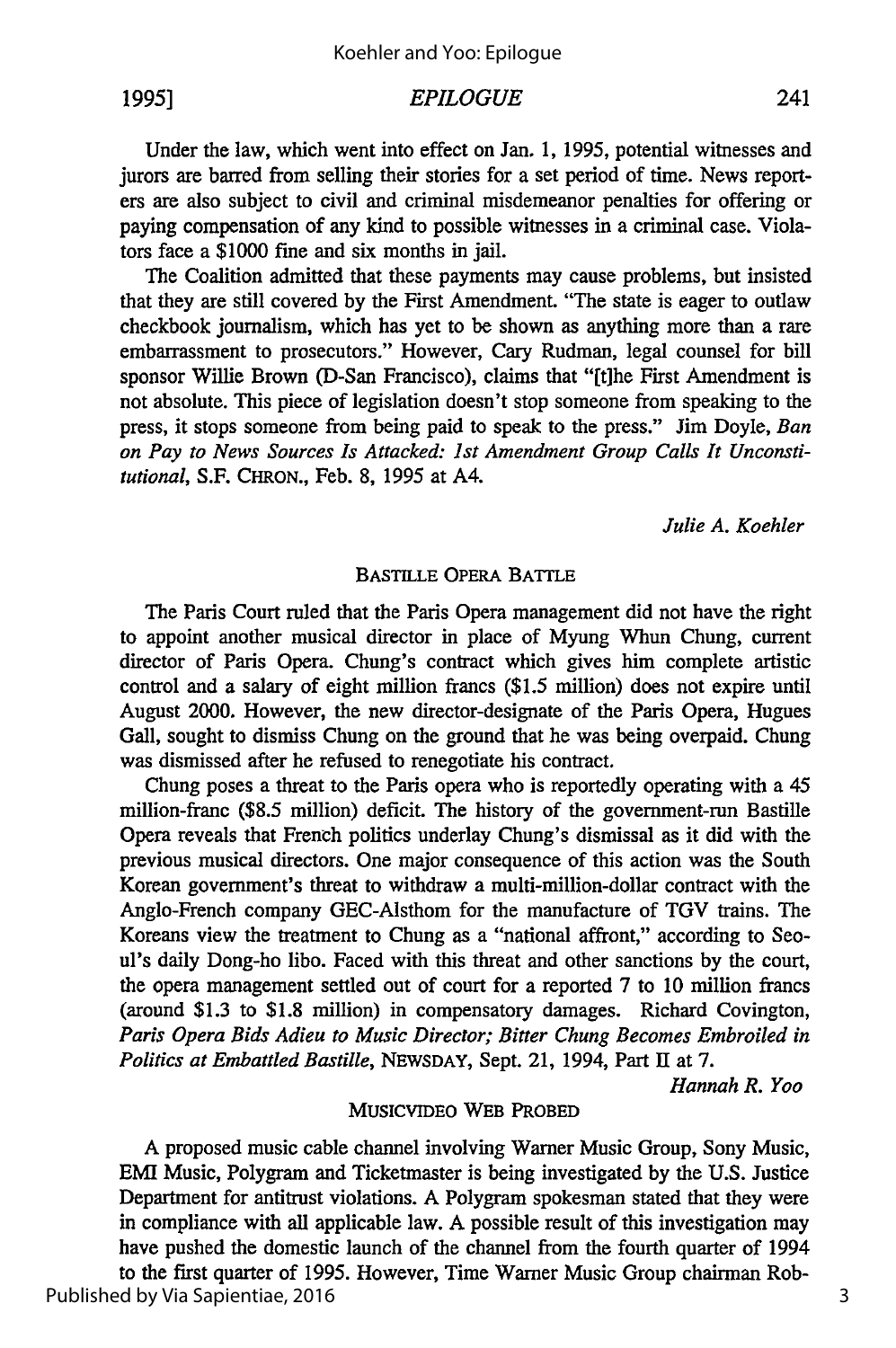242

#### *DEPAUL J. ART & ENT. LAW* **[Vol. V:239**

ert Morgado stated that the delays were the result of limited channel capacity on cable systems.

This consortium has affected others in this field. Tele-Communication Inc. has threatened to join this new consortium to combat the antitrust suit brought against him by Viacom, who owns MTV. MTV has the most to lose from this consortium since the four labels provide MTV with about two-thirds of its videos. MTV is unsure what kind of licensing fees it will have to pay if this consortium is allowed to exist. MTV has already been forced to negotiate European rights of video clips from these four labels from Video Performance Ltd., a copyright collection agency. MTV has already challenged this action as violative of the European Community antitrust laws. The EC's investigative authorities are expected to make a ruling on these charges shortly. Adam Sandier, *Musicvid Web Probed,* DAILY VARIETY, July 22, 1994, (News) at 1.

*Hannah R. Yoo*

#### **ILLEGAL** MTV

MTV signed a five-year rebroadcasting contract with the Turkish company Prime Holding in September of 1993. Turkish law bans the rebroadcasting of foreign stations on open access television. However, MTV continues to transmit its music channel in Turkey through Prime Holding, believing that "as a nonpolitical broadcaster, [it] will be allowed to continue showing programs 'because the law is only directed against channels which are seen as anti-Turkish'." Although Turkey's Broadcasting Commission is evenly composed of liberals and conservatives, it is unclear how even the liberals will decide this matter. The fear is that an exception made for MTV would result in a legal challenge from other broadcasters. Adrian Higgs, *New Law Makes MTV Europe 'Technically Illegal' in Turkey,* BILLBOARD, June 11, 1994, (Int'l) at 42.

*Hannah R. Yoo*

#### SLOPPY **JOE** V. SLOPPY **JOHN**

Sloppy Joe's International Inc. of Key West, Florida is threatening to sue John Susor, the owner of Sloppy John's Majuffer's Bar for trademark infringement unless Susor immediately discontinues using the "Sloppy John's" logo. Sloppy John's is a local establishment in Clearwater, Florida that has been in business for over 30 years. The corporate headquarters of Sloppy Joe's thinks that the picture of Susor inside "Sloppy John's" logo is too similar to the picture of Ernest Hemingway, who is pictured in the "Sloppy Joe's" logo. Historians state that Hemingway was a frequent visitor at Sloppy Joe's.

An attorney for Sloppy Joe's accused Susor of intentionally and deceptively "copying and using a design simulation of his client's design." Susor was demanded to discontinue use of the design, submit for approval whatever new name and trademark he decided to use at Sloppy John's, and to destroy all items bearing the "Sloppy John's" insignia. Sloppy Joe's is hoping to settle this matter https://via.library.depaul.edu/jatip/vol5/iss1/19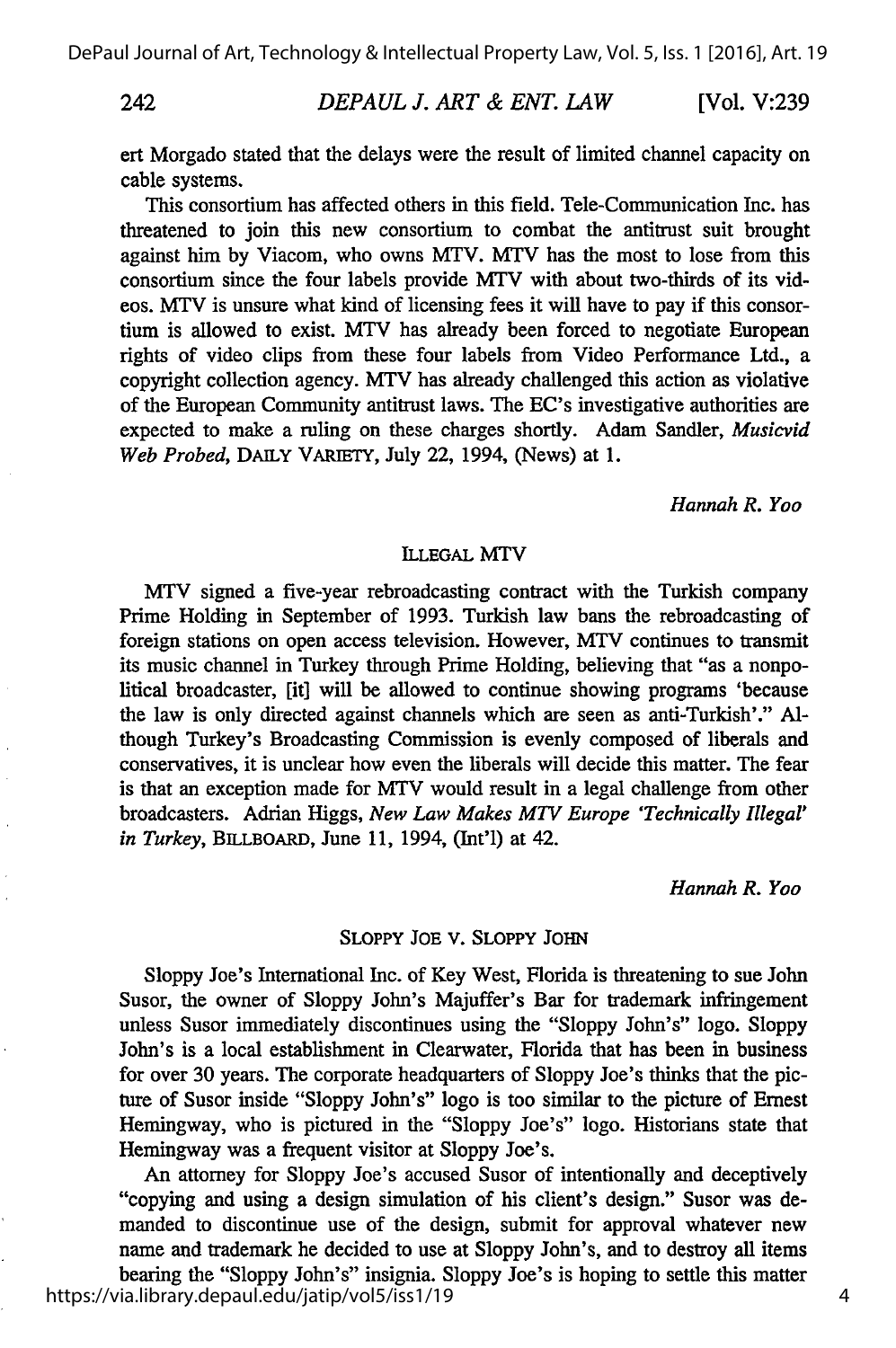1995] *EPILOGUE* 243

with Susor without filing suit. Amelia Shores, *Sloppy Battles Sloppy in Fight over Trademark,* CLEARWATER TIMES, May 26, 1994, at 6.

*Hannah R. Yoo*

#### **VIDEO GAMES** RATING **SYSTEM**

Video games may be the new subject of a universal ratings system. This comes after increased violence in computer games such as High Tech Interactive's Mortal Kombat. Strong social and congressional pressures have resulted in Senators Joseph Lieberman (D-Connecticut) and Herb Kohl (K-Wisconsin) introducing the Video Game Rating Act of 1994. Through this act, a bipartisan Interactive Entertainment Rating Commission will work with the video game industry to develop a voluntary rating system. Jamie Schwing, legal counsel for Senator Kohl, stated that the industry establishing its own ratings may **be** the best route since "First Amendment concerns are paramount." She also stated that "we are not censoring or banning any game. We are trying to set up a system that protects **kids** and gives information to parents and consumers." However, if the commission finds the industry proposal insufficient, the commission will formulate its own mandatory advisory guidelines for video games, which also includes computers, arcades, and home video entertainment systems. To head off the proposed legislation, Acclaim, Atari, Electronic Arts, Nintendo, Philips, Sega, and 3Do have formed the Interactive Entertainment Industry Rating System Committee to develop an industry-wide ratings system for new releases. Software developers have already begun to label games with consumer advisories. Melissa J. Perenson, *Warning: Parental Discretion Advised; Violence in Computer Games,* 13 PC MAG., April 12, 1994, No. 7 at 30.

*Hannah R. Yoo*